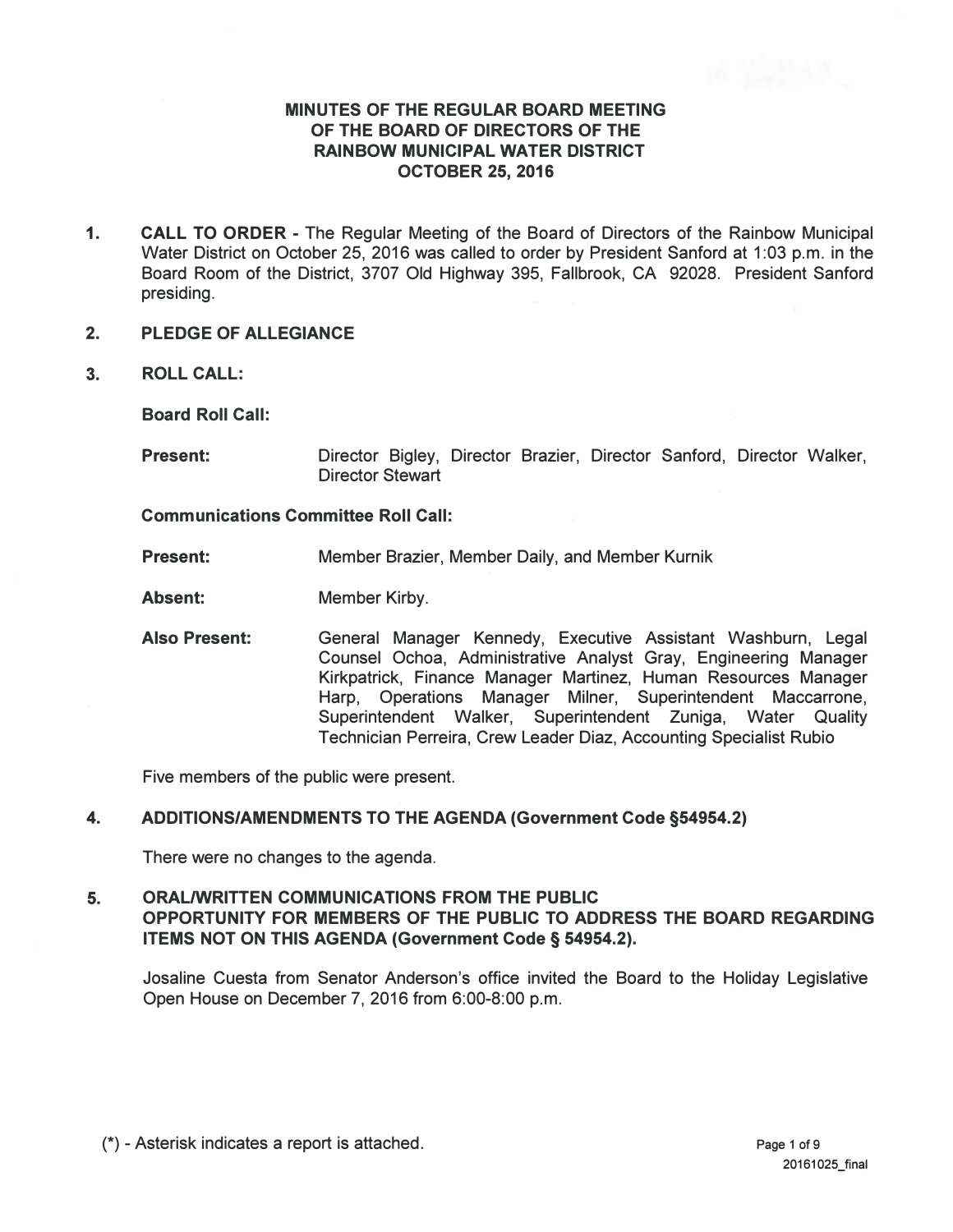### $*6.$ **APPROVAL OF MINUTES**

September 27, 2016 - Regular Board Meeting А.

**Motion:** 

To approve the minutes as written.

Action: Approve, Moved by Director Brazier, Seconded by Director Stewart.

Vote: Motion passed (summary: Ayes = 4, Noes = 0, Abstain = 1).

Ayes: Director Brazier, Director Sanford, Director Stewart, Director Walker.

**Abstain: Director Bigley.** 

#### **BOARD OF DIRECTORS' COMMENTS/REPORTS**  $\overline{7}$ .

Directors' comments are comments by Directors concerning District business, which may be of interest to the Board. This is placed on the agenda to enable individual Board members to convey information to the Board and to the public. There is to be no discussion or action taken by the Board of Directors unless the item is noticed as part of the meeting agenda.

President's Report (Director Sanford) А.

No report given.

- Representative Report (Appointed Representative) **B.** 
	- $\mathbf{1}$ . **SDCWA** 
		- A. Summary of Formal Board of Directors Meeting September 22, 2016

Mr. Kennedy provided an update on the MWD versus SDCWA lawsuit. Discussion ensued.

 $2<sub>-</sub>$ **CSDA** 

Director Stewart reported on the 2016 CSDA Annual Conference noting many topics that were discussed.

 $3<sub>1</sub>$ **LAFCO** 

Mr. Kennedy reported he will be meeting with Mr. Ott after the LAFCO meeting on November 7, 2016.

4. San Luis Rey Watershed Council

Director Walker reported the meeting was cancelled.

 $5.$ Santa Margarita Watershed Council

President Sanford reported Brian Brady will most likely be appointed as the WaterMaster of the Santa Margarita Watershed Council at which time he will resign from Fallbrook Public Utility District.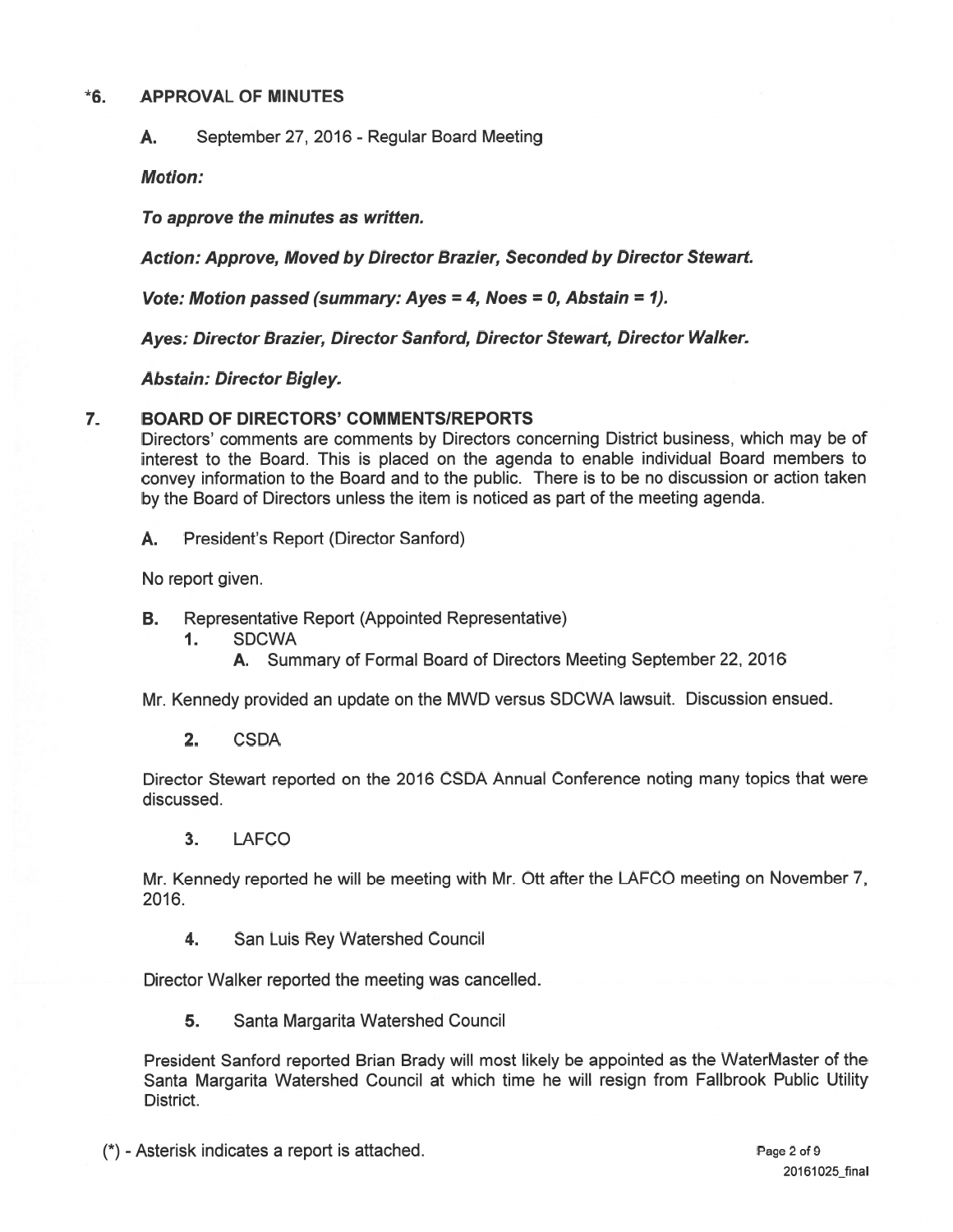### $\mathbf{C}$ . Meeting, Workshop, Committee, Seminar, Etc. Reports by Directors (AB1234)

Director Walker reported on the recent Council of Water Utilities meeting.

**Directors Comments** D.

Director Brazier read a statement for the record (see Exhibit "A").

### $*8.$ **COMMITTEE REPORTS (Approved Minutes have been attached for reference only.)**

- **Budget and Finance Committee** А.
	- 1. September 13, 2016 Minutes

Mr. Stitle stated there was nothing to report at this time.

- **B. Communications Committee** 
	- 1. September 12, 2016

Mr. Daily reported the committee discussed what the messaging may look like going forward in terms of water efficiency as well as staying within the guidelines of the strategic plan.

Director Brazier mentioned in the past new customers received a welcome packet from RMWD when they first signed on for service that new customers today do not receive. It was noted customer service would research this matter and report on their findings.

 $C_{-}$ **Engineering Committee** 

**1.** September 7, 2016

Mrs. Kirkpatrick reported the committee talked about the recent concept space study report, how the capacity fee study was not yet complete, and an update on the negotiations with the City of Oceanside.

# **BOARD INFORMATION ITEMS**

#### **COMMUNICATIONS COMMITTEE UPDATE**  $9<sub>1</sub>$

Mr. Daily thanked the Board for inviting the committee to join the meeting today. Both Mr. Daily and Mrs. Kurnik introduced themselves to the Board as well as gave a brief description of their respective backgrounds.

Mr. Daily gave a presentation on the origin, history, strategic plan goals and objectives, and future of the communications committee.

Discussion ensued regarding upcoming community events in which RMWD may want to partake.

Mrs. Kurnik mentioned scheduling tours was on the committee's agenda in order to assist with providing information to the public. Mrs. Gray added some type of open house with staff may be implemented in the future.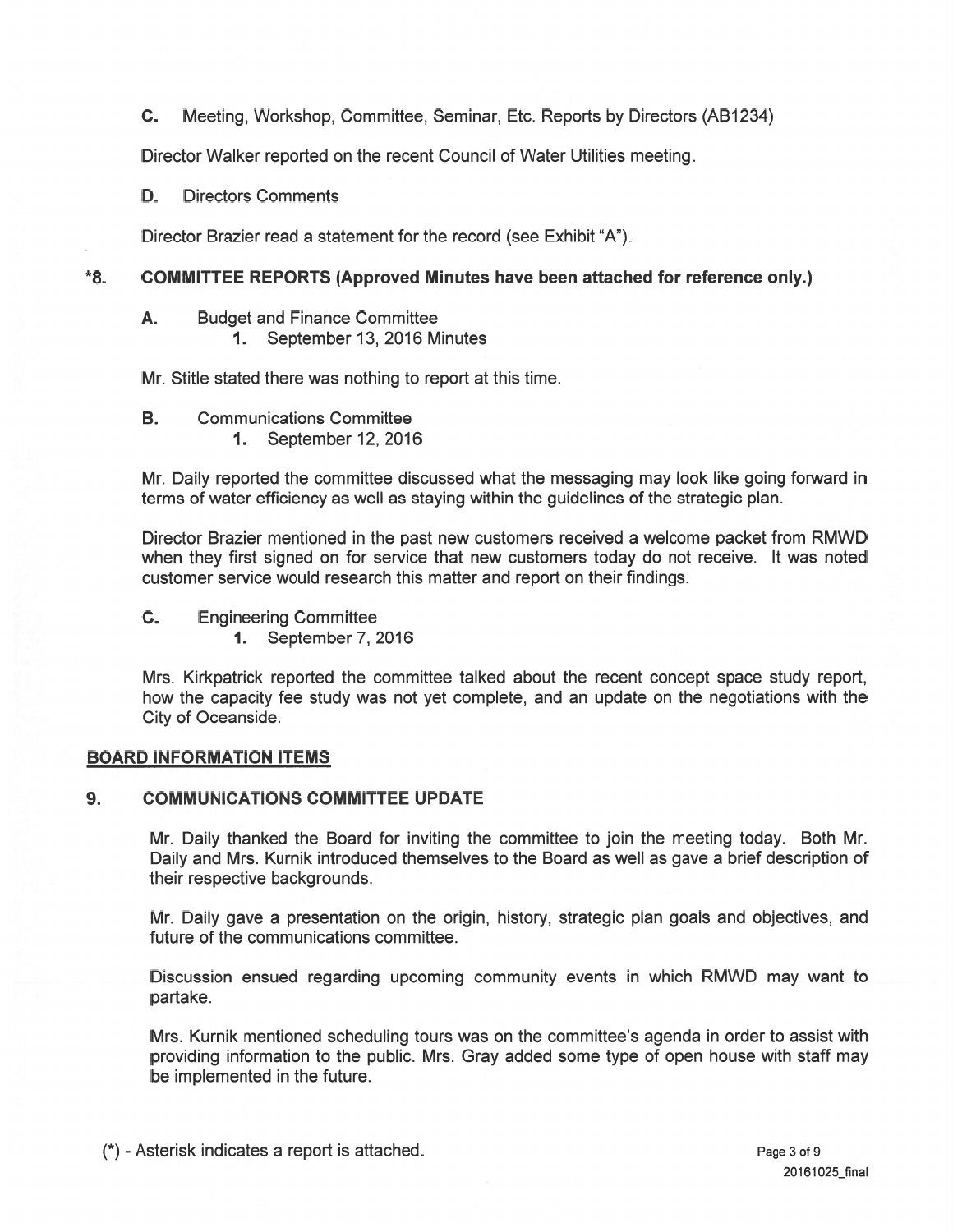President Sanford thanked the committee for their dedication and great work on behalf of the Board of Directors.

### $10.$ **WATER RATES PRESENTATION**

Mr. Kennedy pointed out this item was informational only at this time.

Mrs. Martinez gave presentation on the Proposed Water Rate Increase (Preliminary Figures).

Discussion ensued regarding solar being utilized at RMWD facilities.

Mrs. Martinez stated she was currently looking at the mid-year audit as well as updated the Board on the transition from DataStream to SpringBrook software.

## **BOARD ACTION ITEMS**

### $*11.$ CONSIDER AWARDING PROFESSIONAL SERVICES AGREEMENT FOR ANNUAL **BACKFLOW TESTING & REPAIR SERVICES AS PART OF RAINBOW MUNICIPAL WATER** DISTRICT (RMWD) CROSS-CONNECTION CONTROL PROGRAM

Mr. Kennedy pointed out there were some minor revisions to the Professional Services Agreement provided in the agenda packet; therefore, an update version has been provided to the Board under separate cover at today's meeting. He noted the reason for changing to another service provider was get competitive bids from various firms from which an internal team reviewed to select the most responsive bidder from a technical and capability standpoint first followed by a look at the monetary factor. He said based on these factors, Temecula Valley Backflow was found to be the best selection for the District.

Director Brazier stated she hopes this consultant will be diligent in turning the customer's water back on after the completion of the tests.

Director Walker inquired about the professional liability insurance. Legal Counsel explained why the insurance amount would not need to be as high as in other cases.

## **Motion:**

To approve the agreement.

Action: Approve, Moved by Director Bigley, Seconded by Director Brazier.

Vote: Motion carried by unanimous vote (summary: Ayes = 5).

Aves: Director Bigley, Director Brazier, Director Sanford, Director Stewart, Director **Walker.**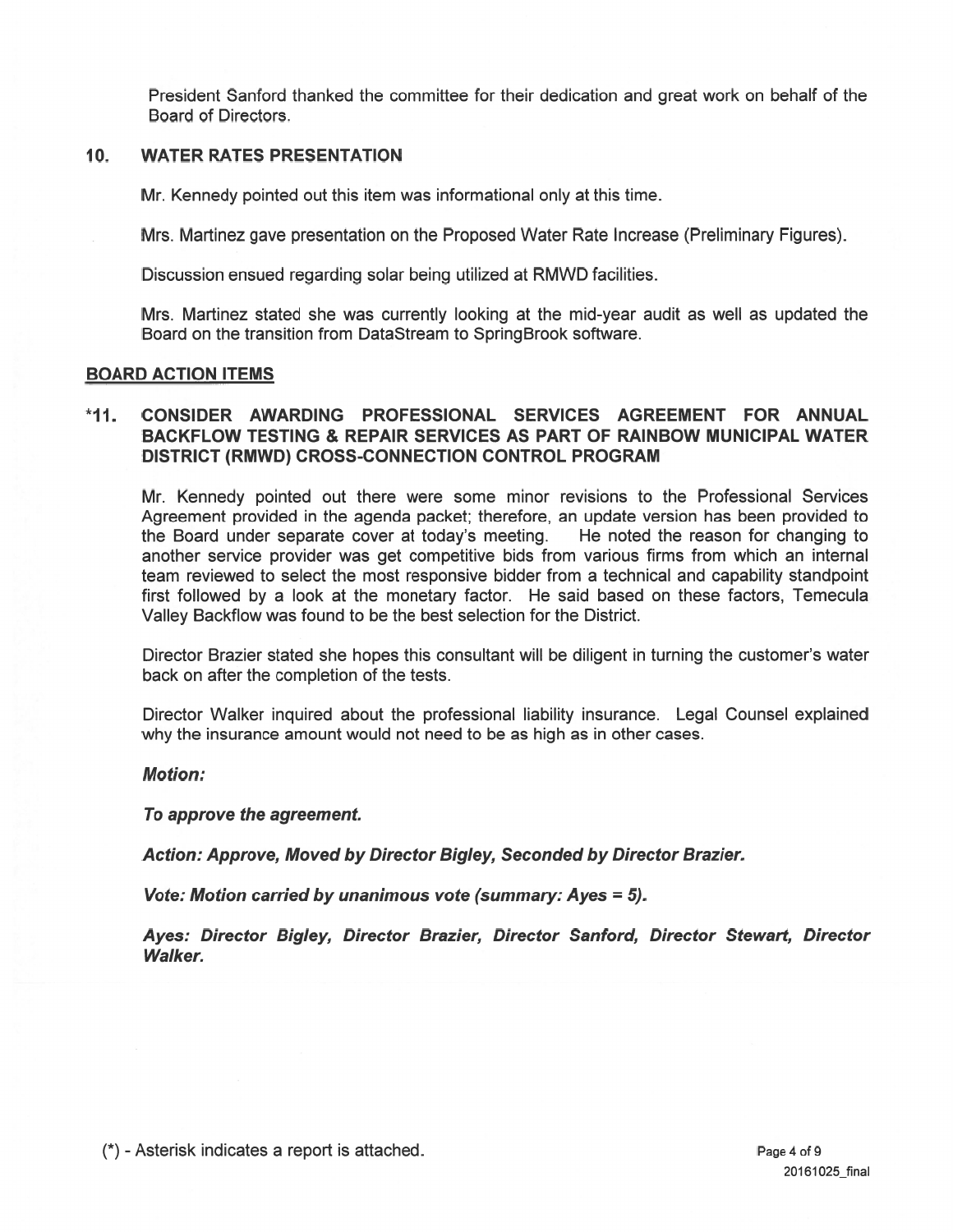### DISCUSSION AND POSSIBLE ACTION TO ACCEPT A SERVICE LEVEL AGREEMENT  $*12.$ WITH NEOGOV FOR PERFORMANCE MANAGEMENT, ONBOARDING, AND APPLICANT **TRACKING SOFTWARE**

Mrs. Harp gave a presentation consisting of a bird's eye view of some workforce challenges and issues in performance management, onboarding, and applicant tracking software. She provided information on the NEOGOV software which she believes assist in making the District's workforce development processes more efficient and effective. She mentioned there have been discussions between RMWD and FPUD to share in some of the costs associated with the software due to the fact both agencies are considering implementing this same software program. She pointed out these savings would be mostly in licensing costs as well as dual attendance at training and other future NEOGOV workshops. It was stressed RMWD would not be able to access FPUD's information nor would FPUD be able to access RMWD's.

Mr. Kennedy explained the many more positive aspects associated with this software and how by saving staff time in this area there would be other areas that could be focused on by the employees involved in these processes.

It was clarified interviews for candidates would still take place.

## **Motion:**

Authorize the General Manager to execute the Service Level Agreement with NEOGOV as presented, with all three modules and the negotiated discounted implementation fees.

Action: Approve, Moved by Director Stewart, Seconded by Director Walker.

Vote: Motion passed (summary: Ayes = 4, Noes = 0, Abstain = 1).

Ayes: Director Bigley, Director Sanford, Director Stewart, Director Walker.

**Abstain: Director Brazier.** 

### CONSIDER APPROVAL OF CONTRACT WITH NOSSAMAN LLP FOR GENERAL AND  $*13.$ **SPECIAL COUNSEL SERVICES**

## Director Brazier excused herself from the meeting at 2:29 p.m.

Director Stewart pointed out a Request for Proposal was sent out to legal counsel firms that works in the area of sewer and water in this area of Southern California. He noted there were four proposals received that did not have a conflict of interest with representing other agencies. He explained the four detailed proposals received were presented to the Board for their review after which the Board interviewed the top two of those four firms. He stressed there was no favoritism involved and how the Board did its due diligence in making sure to review the proposals presented prior to taking appropriate action.

Mr. Kennedy pointed out the Board directed him and President Sanford to negotiate certain terms of the contract with Nossman LLP which did take place per Board direction. He confirmed the contract was month-to-month with a fixed thirty (30) day termination notice.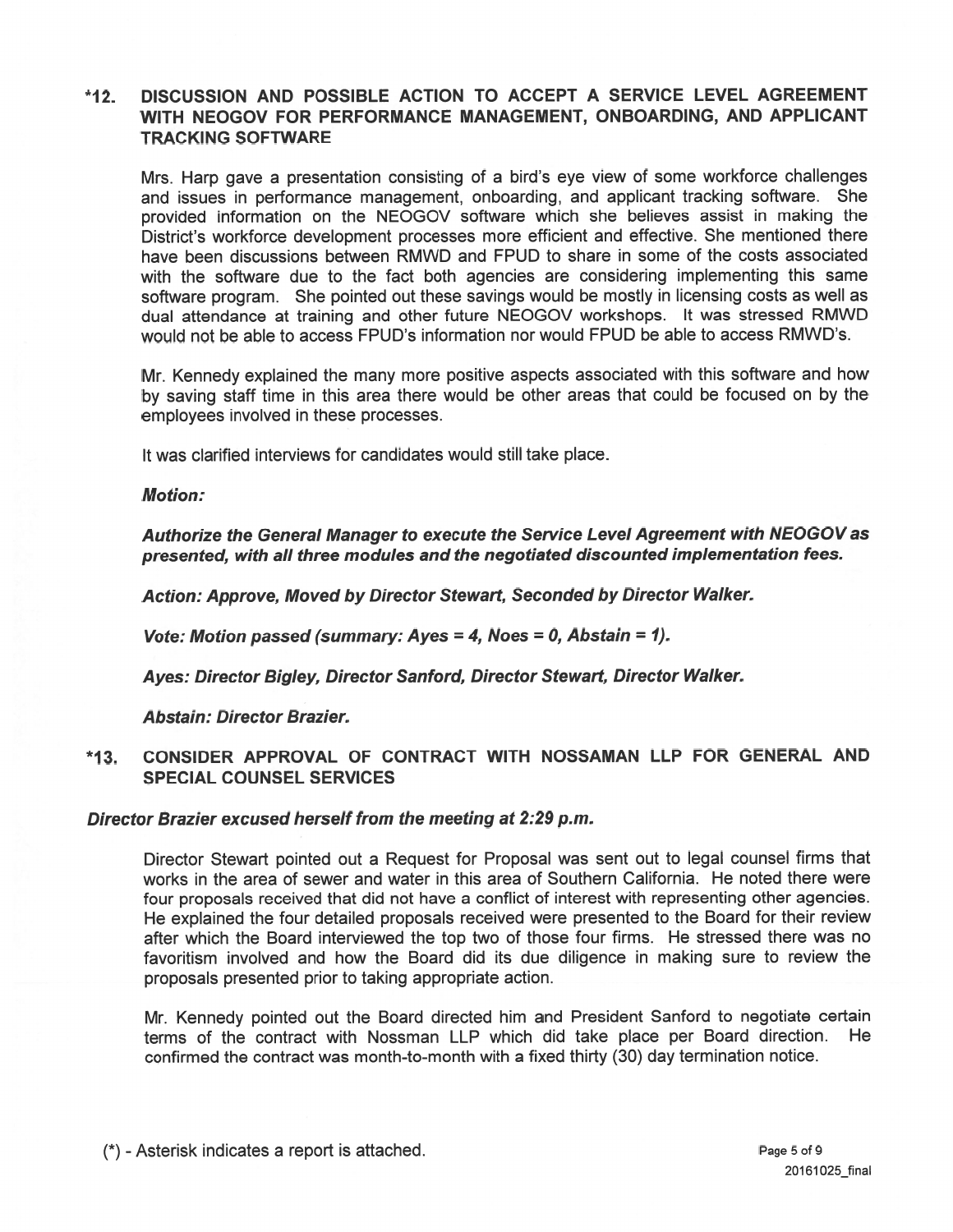Director Walker added this matter was not taken lightly and how he was comfortable with the entire process that took place.

**Motion:** 

To retain Nossaman LLP for general and special counsel services.

Action: Approve, Moved by Director Walker, Seconded by Director Stewart.

Vote: Motion carried by unanimous vote (summary: Ayes = 4).

Ayes: Director Bigley, Director Sanford, Director Stewart, Director Walker.

**Abstained: Director Brazier.** 

Director Brazier rejoined the meeting at 2:37 p.m.

### 14. DISCUSSION AND POSSIBLE ACTION REGARDING THE APPOINTMENT; EMPLOYMENT; **EVALUATION OF PERFORMANCE: GENERAL MANAGER**

Mr. Kennedy pointed out due to miscommunications on staff's part, the contract was not included in the agenda packet; therefore, the updated version was being presented to the Board under separate cover at this meeting.

Legal Counsel mentioned that after the September 27th Closed Session, the changes requested by the Board were incorporated into the contract which in turn was presented to President Sanford and Mr. Kennedy for review and approval.

Discussion ensued regarding the minor revisions incorporated in the final version of the contract.

**Motion:** 

To accept the contract.

Action: Approve, Moved by Director Brazier, Seconded by Director Bigley.

Vote: Motion carried by unanimous vote (summary: Ayes = 5).

Ayes: Director Bigley, Director Brazier, Director Sanford, Director Stewart, Director **Walker.** 

**DISCUSSION AND POSSIBLE ACTION TO APPROVE ORDINANCE NO. 16-14 AMENDING**  $*15.$ AND UPDATING ADMINISTRATIVE CODE SECTIONS 3.02.010-BOARD MEETING AGENDA, 3.05.010 - MINUTES POLICY, 5.05.050 - RECORDS RETENTION POLICY, AND 5.05.050.02.04 - AUDIO RECORDINGS OF BOARD MEETINGS RETENTION POLICY

Mr. Kennedy noted this item was based on the discussions that took place at the September Board meeting regarding the retention of audio recordings. He mentioned the Board had decided they would prefer retaining audio recordings for the purpose of transcription and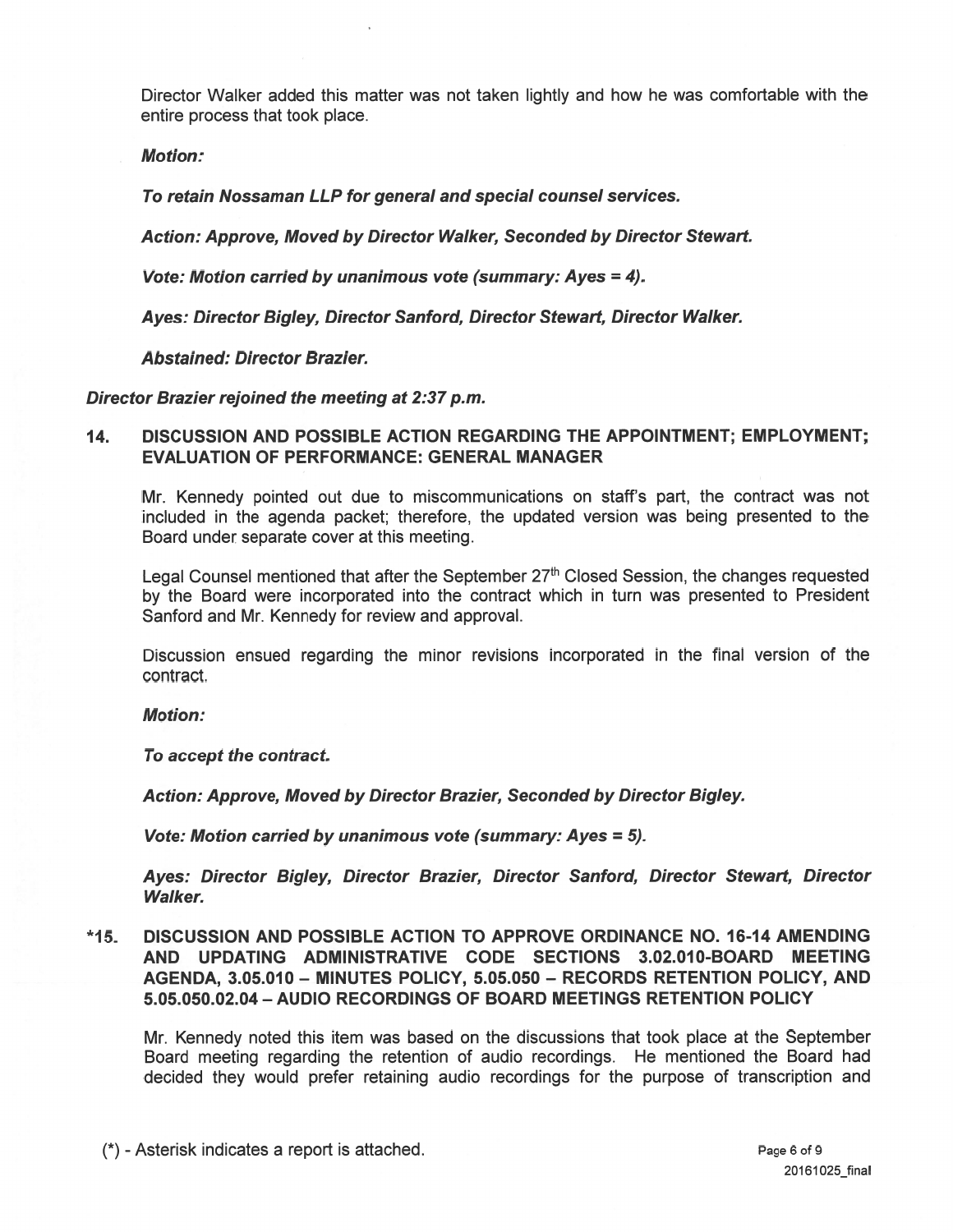approval of minutes for all board and committee meetings as opposed to retaining the audio recordings permanently or for two years as currently stated in the Administrative Code.

Mr. Kennedy also explained Administrative Code Section 3.02.010 was related to adding items to the agenda.

Mr. Meadow inquired as to the cost savings related to not saving the recordings, what type of information would be provided in the minutes, how long the minutes would be on record, and the main reason for not savings the recordings indefinitely. Mrs. Washburn explained discussions would be included in the minutes and that the minutes are a permanent record of the District kept indefinitely.

Director Walker pointed out the purpose for not keeping the recordings was not to protect the Board, but to protect the District and its ratepayers.

Director Stewart explained the amount of risk and liability associated with audio recordings could be very costly and that it would be best for the District to stand behind the decisions it makes as opposed to what discussions took place when making those decisions.

## **Motion:**

To approve Ordinance No. 16-14 amending and updating the Administrative Code.

Action: Approve, Moved by Director Brazier, Seconded by Director Stewart.

Vote: Motion carried by unanimous roll call vote (summary: Ayes = 5).

Ayes: Director Bigley, Director Brazier, Director Sanford, Director Stewart, Director **Walker.** 

Member Kurnik excused herself from the meeting at 2:54 p.m.

### DISCUSSION AND POSSIBLE ACTION TO REFUND SEWER PERMIT AND INSPECTION 16. FEES TO CLAUDIA BRAVO AND JOSE T. BRAVO

Mr. Kennedy explained subsequent to Mrs. Bravo addressing the Board at their September 27, 2016 meeting, this item provides an opportunity for the Board to decide how they would like to respond to her situation. He noted the Bravo's paid sewer fees in August 2016 to build a house on Gird Road, but found the length of distance required to get to the street would be too much. He stated since her house will perk, she has decided to go with septic instead; therefore, she is requesting a refund of the sewer fees paid in the amount of \$21,608. He pointed out should Mr. and Mrs. Bravo ever decide to connect to sewer, they would need to pay RMWD the necessary fees.

## **Motion:**

To approve the request for a refund of \$21,608.00.

Action: Approve, Moved by Director Walker, Seconded by Director Brazier.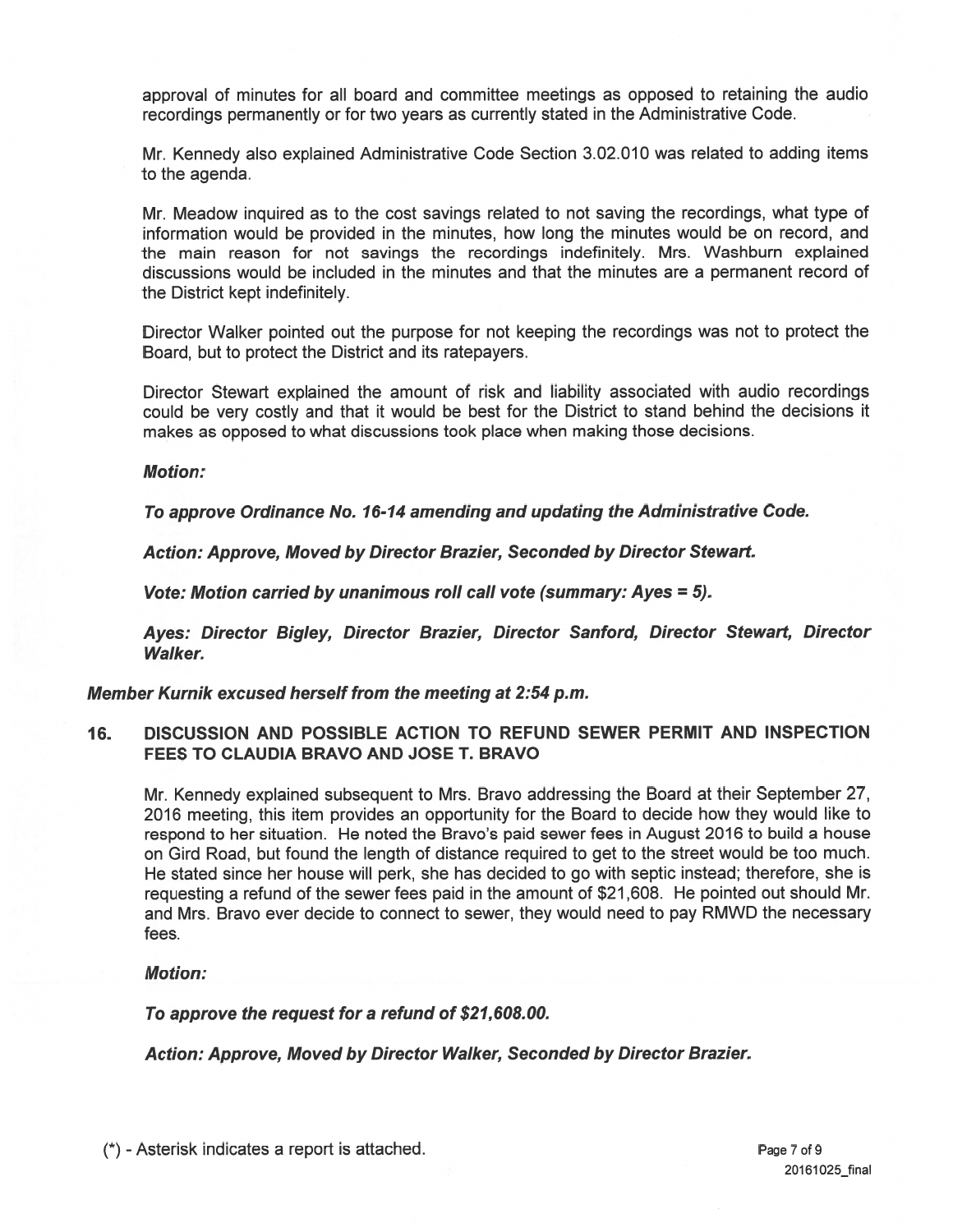Vote: Motion carried by unanimous vote (summary: Ayes = 5).

Ayes: Director Bigley, Director Brazier, Director Sanford, Director Stewart, Director **Walker.** 

 $17.$ DISCUSSION AND POSSIBLE ACTION TO APPOINT HAYDEN HAMILTON TO THE **COMMUNICATIONS COMMITTEE** 

Director Brazier mentioned Mr. Hamilton has been a frequent visitor to the Communications Committee and participating in discussions.

**Motion:** 

To approve the appointment.

Action: Approve, Moved by Director Brazier, Seconded by Director Walker.

Vote: Motion carried by unanimous vote (summary: Ayes = 5).

Ayes: Director Bigley, Director Brazier, Director Sanford, Director Stewart, Director **Walker.** 

DISCUSSION AND POSSIBLE ACTION TO CHANGE THE DATE OF THE NOVEMBER 2016  $18.$ **RAINBOW MUNICIPAL WATER DISTRICT REGULAR BOARD MEETING** 

Mr. Kennedy noted the request was due to a scheduling conflict for one of the Board Members.

Discussion ensued regarding moving the meeting another date.

**Motion:** 

To change the November 15, 2016 meeting date to December 6, 2016 at 1:00 p.m.

Action: Approve, Moved by Director Bigley, Seconded by Director Walker.

Vote: Motion carried by unanimous vote (summary: Ayes = 5).

Ayes: Director Bigley, Director Brazier, Director Sanford, Director Stewart, Director **Walker.** 

### RECEIVE AND FILE INFORMATION AND FINANCIAL ITEMS FOR AUGUST/SEPTEMBER  $*19.$ 2016

- A. **General Manager Comments** 
	- Meetings, Conferences and Seminar Calendar  $1 -$
- **B. Communications** 
	- **Staff Training Reports**  $\mathbf 1$
- C. **Operations Comments** 
	- **Operations Report**  $\mathbf 1$
- D. **Engineering Comments** 
	- **Engineering Report**  $\mathbf{1}$ .
- (\*) Asterisk indicates a report is attached.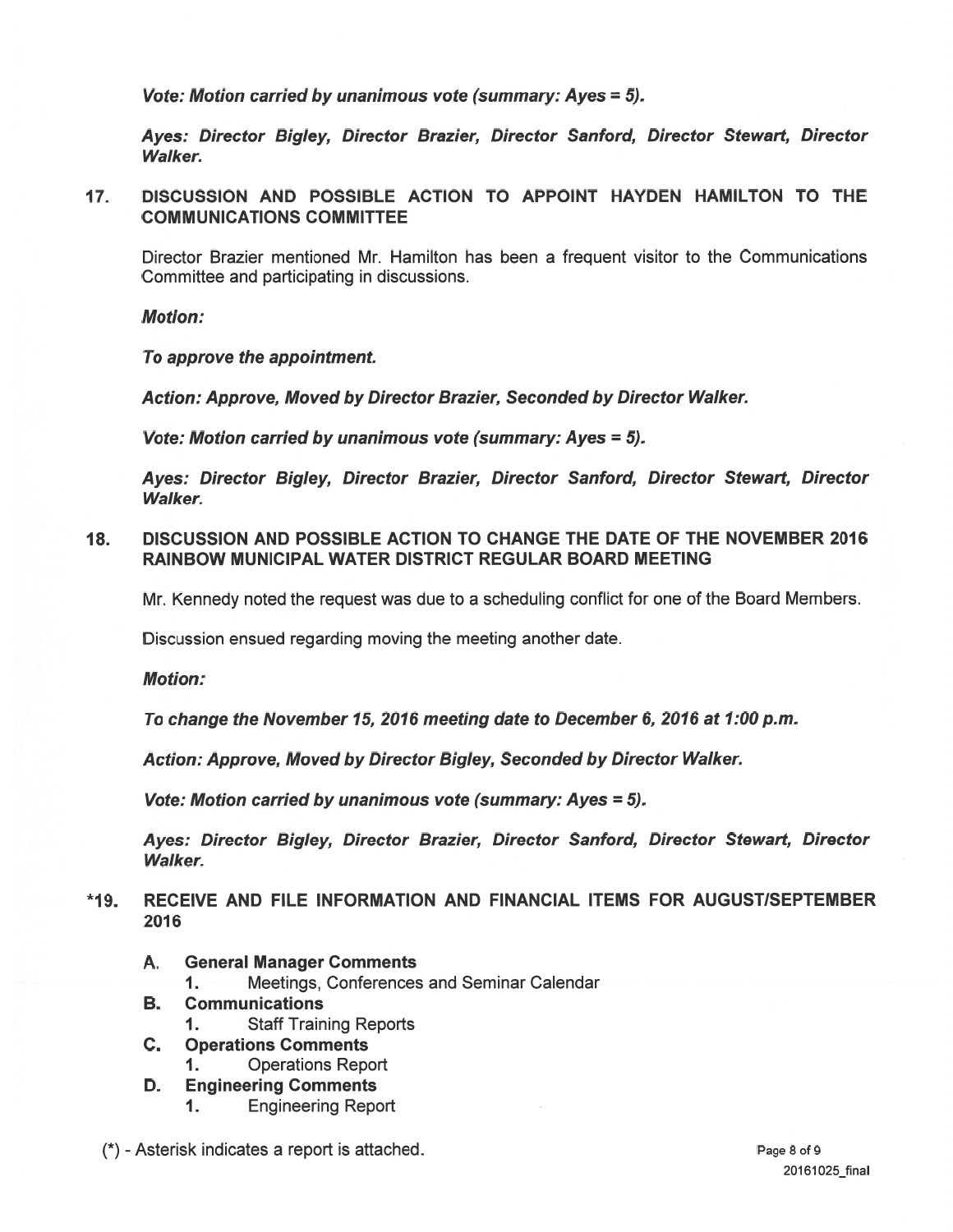#### E. **Customer Service Comments**

 $\mathbf{1}$ . **Customer Service Report** 

#### F. **Human Resource & Safety Comments**

- $1<sub>1</sub>$ Human Resources Report
- $2.$ **Organizational Chart**
- G. **Finance Manager Comments** 
	- **Interim Financial Statement**  $1.$
	- $2.$ **Directors' Expense**
	- $3.$ **Check Register**
	- 4. **Water Sales Summary**
	- 5. RMWD Sewer Equivalent Dwelling Units (EDU's) Status

**Motion:** 

To receive and file information and financial items.

Action: Approve, Moved by Director Brazier, Seconded by Director Stewart.

Vote: Motion carried by unanimous vote (summary: Ayes = 5).

Ayes: Director Bigley, Director Brazier, Director Sanford, Director Stewart, Director **Walker.** 

LIST OF SUGGESTED AGENDA ITEMS FOR THE NEXT REGULAR BOARD MEETING 20.

There were no suggested items.

 $21.$ ADJOURNMENT - To Tuesday, December 6, 2016 at 1:00 p.m.

The meeting was adjourned with a motion made by Director Brazier and seconded by Director Stewart to a regular meeting on December 6, 2016 at 1:00 p.m.

The meeting was adjourned at 3:04 p.m.

**Dennis Sanford, Board President** 

Dawn M. Washburn, Board Secretary